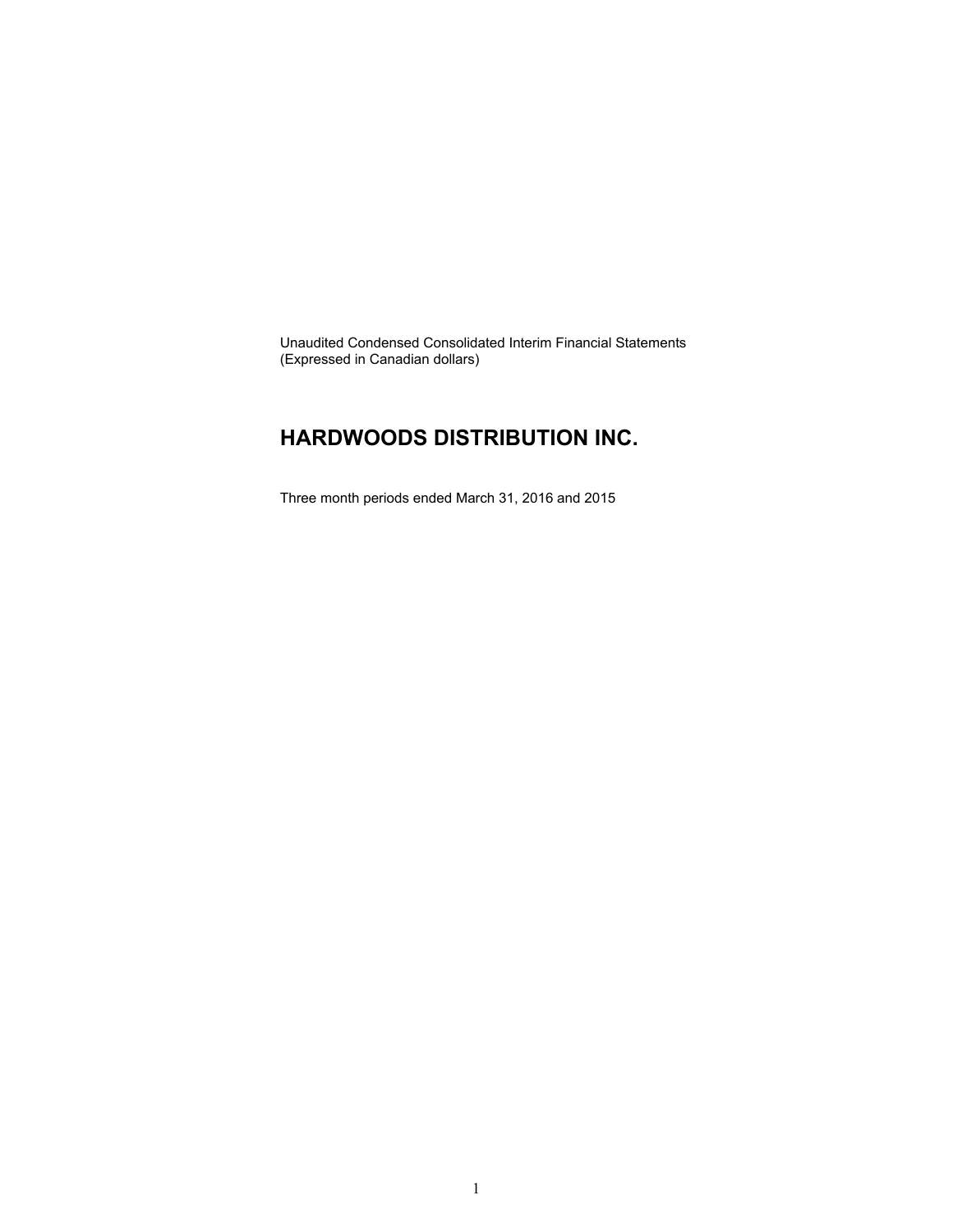Unaudited Condensed Consolidated Interim Statements of Financial Position (Expressed in thousands of Canadian dollars)

|                                            | Note           | March 31,<br>2016 | December 31,<br>2015 |
|--------------------------------------------|----------------|-------------------|----------------------|
| Assets                                     |                |                   |                      |
| Current assets:                            |                |                   |                      |
| Accounts receivable                        | 5              | 62,968            | 56,156               |
| Inventories                                | 6              | 101,365           | 103,476              |
| Prepaid expenses                           |                | 1,813             | 2,193                |
| <b>Total current assets</b>                |                | 166,146           | 161,825              |
| Non-current assets:                        |                |                   |                      |
| Non-current receivables                    | 5              | 827               | 969                  |
| Property, plant and equipment              |                | 15,246            | 16,200               |
| Deferred income taxes                      |                | 9,868             | 10,974               |
| Intangible asset                           |                |                   | 36                   |
| Total non-current assets                   |                | 25,941            | 28,179               |
| <b>Total assets</b>                        |                | \$<br>192,087     | \$<br>190,004        |
| Liabilities                                |                |                   |                      |
| <b>Current liabilities:</b>                |                |                   |                      |
| <b>Bank indebtedness</b>                   | $\overline{7}$ | \$<br>34,605      | \$<br>28,894         |
| Accounts payable and accrued liabilities   |                | 13,853            | 12,438               |
| Income taxes payable                       |                | 1,116             | 2,987                |
| Finance lease obligation                   |                | 1,008             | 1,119                |
| Dividend payable                           | 4              | 923               | 922                  |
| <b>Total current liabilities</b>           |                | 51,505            | 46,360               |
| Non-current liabilities:                   |                |                   |                      |
| Finance lease obligation                   |                | 663               | 696                  |
| <b>Total liabilities</b>                   |                | 52,168            | 47,056               |
| Shareholders' equity                       |                |                   |                      |
| Share capital                              | 8(a)           | 47,073            | 46,859               |
| Contributed surplus                        |                | 105,620           | 105,547              |
| Deficit                                    |                | (29, 662)         | (33, 361)            |
| Accumulated other comprehensive income     |                | 16,888            | 23,903               |
| Shareholders' equity                       |                | 139,919           | 142,948              |
| Total liabilities and shareholders' equity |                | \$<br>192,087     | \$<br>190,004        |

Subsequent event (note 4)

The accompanying notes are an integral part of these condensed consolidated interim financial statements.

Approved on behalf of the board of directors:

**(Signed) GRAHAM M. WILSON** Director **(Signed) WILLIAM R. SAUDER** Director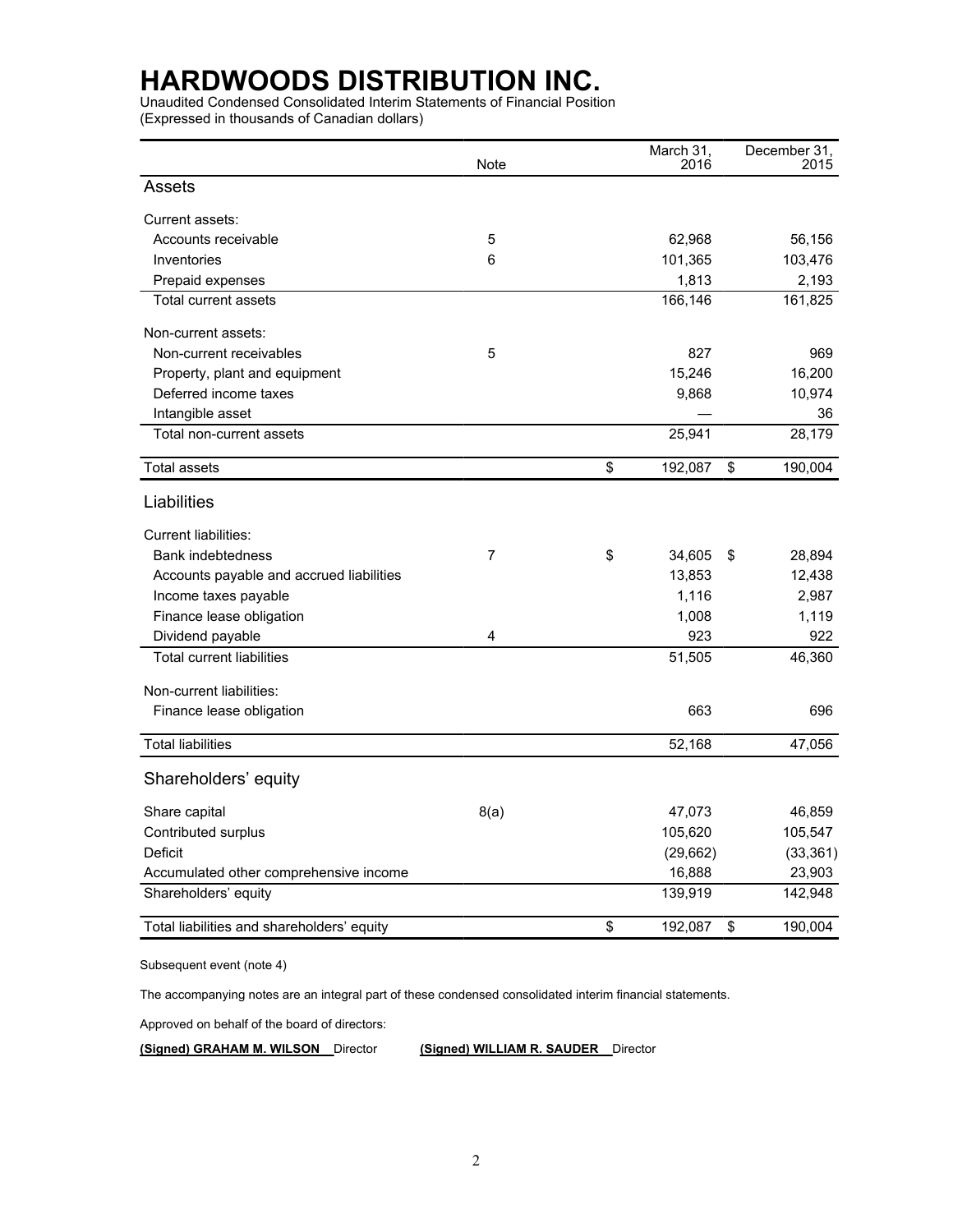Unaudited Condensed Consolidated Interim Statements of Comprehensive Income (Loss) (Expressed in thousands of Canadian dollars)

Three month periods ended March 31, 2016 and 2015

|                                                     | <b>Note</b> |                          | 2016         | 2015          |
|-----------------------------------------------------|-------------|--------------------------|--------------|---------------|
| Sales                                               | 10          | $\overline{\mathcal{L}}$ | 157,413      | \$<br>135,116 |
| Cost of sales                                       | 6           |                          | (129, 375)   | (112, 053)    |
| Gross profit                                        |             |                          | 28,038       | 23,063        |
| Operating expenses:                                 |             |                          |              |               |
| Selling and distribution                            |             |                          | (14, 822)    | (12, 305)     |
| Administration                                      |             |                          | (4, 533)     | (3,683)       |
|                                                     |             |                          | (19, 355)    | (15,988)      |
| Profit from operations                              |             |                          | 8,683        | 7,075         |
| Finance expense                                     | 9           |                          | (642)        | (364)         |
| Finance income                                      | 9           |                          | 74           | 600           |
| Net finance income (expense)                        |             |                          | (568)        | 236           |
| Profit before income taxes                          |             |                          | 8,115        | 7,311         |
| Income tax expense:                                 |             |                          |              |               |
| Current                                             |             |                          | (2,759)      | (1,866)       |
| Deferred                                            |             |                          | (734)        | (732)         |
|                                                     |             |                          | (3, 493)     | (2, 598)      |
| Profit                                              |             |                          | 4,622        | 4,713         |
| Other comprehensive income:                         |             |                          |              |               |
| Exchange differences translating foreign operations |             |                          | (7,015)      | 7,200         |
| Total comprehensive income (loss)                   |             | \$                       | $(2,393)$ \$ | 11,913        |
| Basic profit per share                              | 8(c)        | \$                       | 0.28         | \$<br>0.28    |
| Diluted profit per share                            | 8(c)        | \$                       | 0.27         | \$<br>0.28    |

The accompanying notes are an integral part of these condensed consolidated interim financial statements.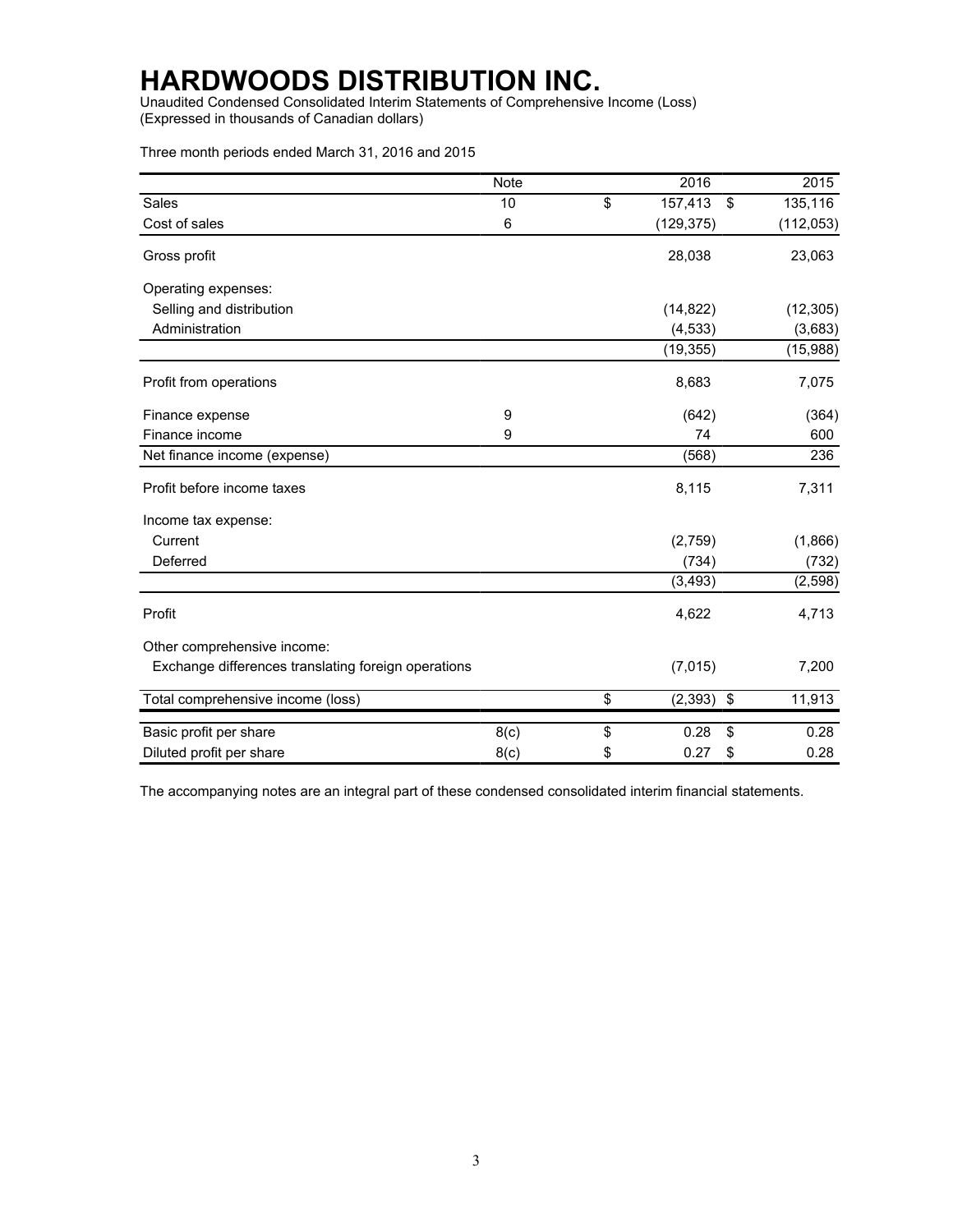Unaudited Condensed Consolidated Interim Statements of Changes in Shareholders' Equity (Expressed in thousands of Canadian dollars)

Three month periods ended March 31, 2016 and 2015

|                                     |      |                  |                        | Accumulated<br>other<br>comprehensive<br>income - |                 |           |
|-------------------------------------|------|------------------|------------------------|---------------------------------------------------|-----------------|-----------|
|                                     | Note | Share<br>capital | Contributed<br>surplus | translation<br>reserve                            | <b>Deficit</b>  | Total     |
| Balance at January 1, 2016          |      | \$<br>46,859     | \$<br>105,547          | \$<br>23,903                                      | \$<br>(33, 361) | \$142,948 |
| Share based compensation<br>expense | 8(b) |                  | 287                    |                                                   |                 | 287       |
| Shares issued pursuant to LTIP      | 8(a) | 214              | (214)                  |                                                   |                 |           |
| Profit for the period               |      |                  |                        |                                                   | 4,622           | 4,622     |
| Dividends declared                  |      |                  |                        |                                                   | (923)           | (923)     |
| Translation of foreign operations   |      |                  |                        | (7,015)                                           |                 | (7,015)   |
| Balance at March 31, 2016           |      | \$<br>47,073     | \$<br>105,620          | \$<br>16,888                                      | \$<br>(29,662)  | \$139,919 |
| Balance at January 1, 2015          |      | \$<br>45,830     | \$<br>105,154          | \$<br>7,504                                       | \$<br>(49,999)  | \$108,489 |
| Share based compensation<br>expense | 8(b) |                  | 116                    |                                                   |                 | 116       |
| Profit for the period               |      |                  |                        |                                                   | 4,713           | 4,713     |
| Dividends declared                  |      |                  |                        |                                                   | (749)           | (749)     |
| Translation of foreign operations   |      |                  |                        | 7,200                                             |                 | 7,200     |
| Balance at March 31, 2015           |      | \$<br>45,830     | \$<br>105,270          | \$<br>14,704                                      | \$<br>(46, 035) | \$119,769 |

The accompanying notes are an integral part of these condensed consolidated interim financial statements.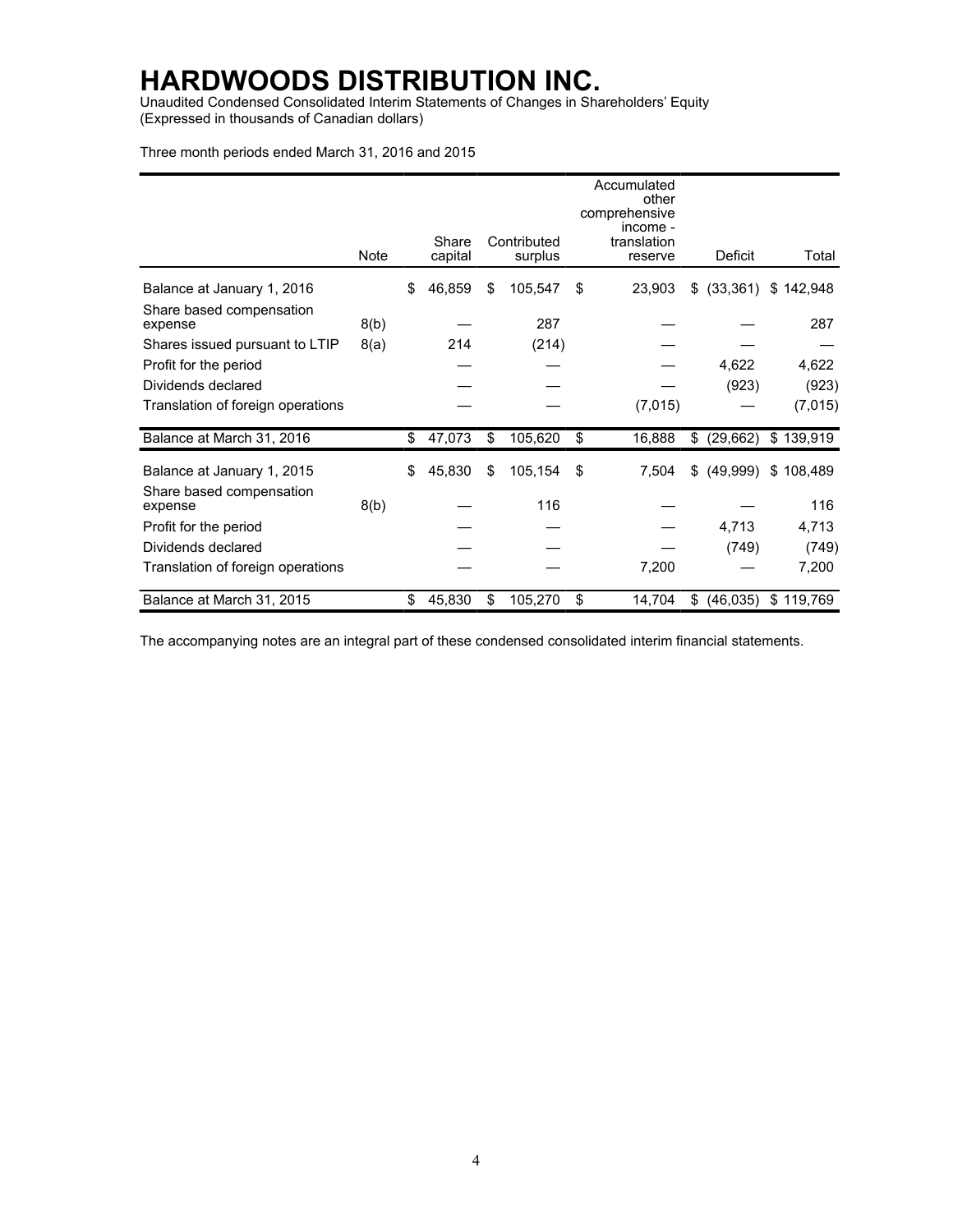Unaudited Condensed Consolidated Interim Statements of Cash Flows (Expressed in thousands of Canadian dollars)

Three month periods ended March 31, 2016 and 2015

|                                                | <b>Note</b> | 2016        | 2015        |
|------------------------------------------------|-------------|-------------|-------------|
| Cash flow from operating activities:           |             |             |             |
| Profit for the period                          |             | \$<br>4,622 | \$<br>4,713 |
| Adjustments for:                               |             |             |             |
| Depreciation                                   |             | 750         | 571         |
| Loss on sale of property, plant                |             |             |             |
| and equipment                                  |             | 2           | 1           |
| Share-based compensation expense               | 8(b)        | 287         | 116         |
| Income tax expense                             |             | 3,493       | 2,598       |
| Net finance expense (income)                   | 9           | 568         | (236)       |
| Interest received                              |             | 74          | 94          |
| Interest paid                                  |             | (274)       | (336)       |
| Income taxes paid                              |             | (4, 541)    | (2,926)     |
|                                                |             | 4,981       | 4,595       |
| Changes in non-cash working capital:           |             |             |             |
| Accounts receivable                            |             | (9, 477)    | (10, 844)   |
| Inventories                                    |             | (3, 190)    | (4, 263)    |
| Prepaid expenses                               |             | 284         | 332         |
| Accounts payable and accrued liabilities       |             | 1,706       | 2,650       |
|                                                |             | (10, 677)   | (12, 125)   |
| Net cash used in operating activities          |             | (5,696)     | (7, 530)    |
| Cash flow from financing activities:           |             |             |             |
| Increase in bank indebtedness                  |             | 7,294       | 8,878       |
| Principle payments on finance lease obligation |             | (300)       | (264)       |
| Dividends paid to shareholders                 | 4           | (923)       | (749)       |
| Net cash provided by financing activities      |             | 6,071       | 7,865       |
| Cash flow from investing activities:           |             |             |             |
| Additions to property, plant and equipment     |             | (442)       | (524)       |
| Proceeds on disposal of                        |             |             |             |
| property, plant and equipment                  |             |             | 91          |
| Payments received on non-current receivables   |             | 67          | 85          |
| Net cash used in investing activities          |             | (375)       | (348)       |
| Decrease in cash                               |             |             | (13)        |
|                                                |             |             |             |
| Cash, beginning of the period                  |             |             | 13          |
| Cash, end of the period                        |             | \$          | \$          |
| Supplementary information:                     |             |             |             |
| Property, plant and equipment acquired         |             |             |             |
| under finance leases, net of disposals         |             | \$<br>232   | \$<br>170   |

The accompanying notes are an integral part of these condensed consolidated interim financial statements.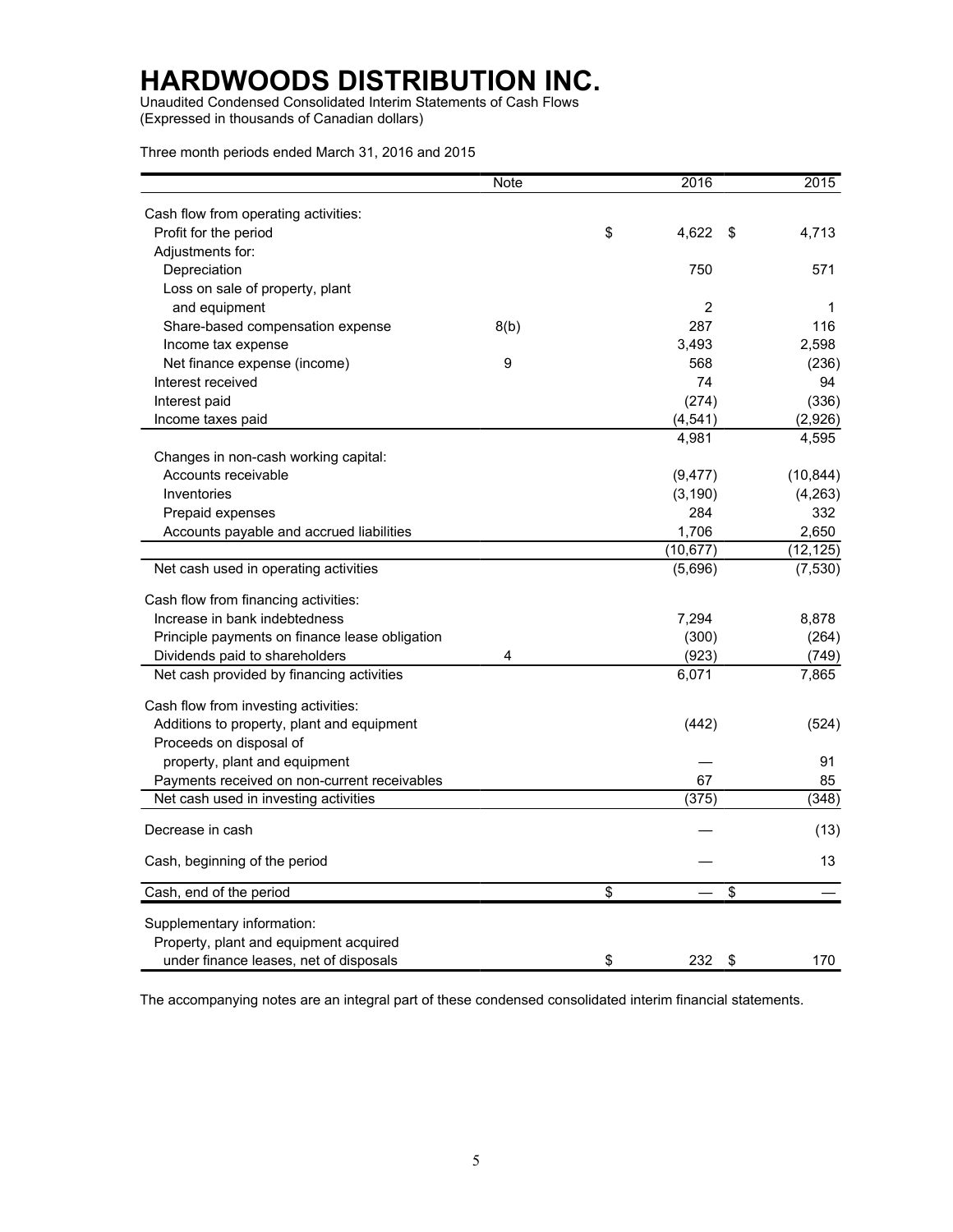Notes to Unaudited Condensed Consolidated Interim Financial Statements (Tabular amounts expressed in thousands of Canadian dollars)

Three month periods ended March 31, 2016 and 2015

#### **1. Nature of operations:**

Hardwoods Distribution Inc. (the "Company") is incorporated under the Canada Business Corporations Act trading on the Toronto Stock Exchange under the symbol "HWD." Subsidiaries of the Company operate a network of 32 distribution centers in Canada and the US engaged in the wholesale distribution of hardwood lumber, related sheet goods and specialty products. The Company also has a sawmill and kiln drying operation in Clinton, Michigan.

The Company's principal office is located at #306, 9440 202nd Street, Langley, British Columbia V1M 4A6.

### **2. Basis of preparation:**

(a) Statement of compliance:

These condensed consolidated interim financial statements of the Company have been prepared in accordance with International Accounting Standards ("IAS 34") "Interim Financial Reporting". The disclosures contained in these condensed consolidation interim financial statements do not include all of the requirements of International Financial Reporting Standards ("IFRS") for annual financial statements, and accordingly, should be read in conjunction with the Company's annual consolidated financial statements for the year ended December 31, 2015.

The condensed consolidated interim financial statements were authorized for issue by the Board of Directors on May 12, 2016.

(b) Basis of measurement:

These condensed consolidated interim financial statements have been prepared on the historical cost basis.

(c) Functional and presentation currency:

These condensed consolidated interim financial statements are presented in Canadian dollars, which is the Company's functional currency. All financial information presented in the interim financial statements, with the exception of per share amounts, has been rounded to the nearest thousand dollar.

(d) Use of estimates and judgment:

The preparation of financial statements in accordance with IFRS requires management to make judgments, estimates and assumptions that affect the application of accounting policies and the reported amounts of assets and liabilities at the date of the financial statements and the reported amounts of revenue and expenses during the reporting period. Actual amounts may differ from the estimates applied in the preparation of these interim financial statements.

Estimates and underlying assumptions are reviewed on an ongoing basis. Revisions to accounting estimates are recognized in the period in which the estimates are revised and in any future periods affected. In preparing these condensed consolidated interim financial statements, the significant judgments made by management in applying the Company's accounting policies and the key sources of estimation uncertainty are consistent with those disclosed in the Company's annual audited consolidated financial statements for the year ended December 31, 2015.

### **3. Significant accounting policies:**

The significant accounting policies that have been used in the preparation of these condensed consolidated interim financial statements are summarized in the Company's annual audited consolidated financial statements for the year ended December 31, 2015. There were no new standards effective January 1, 2016 that have an impact on the Company's financial statements.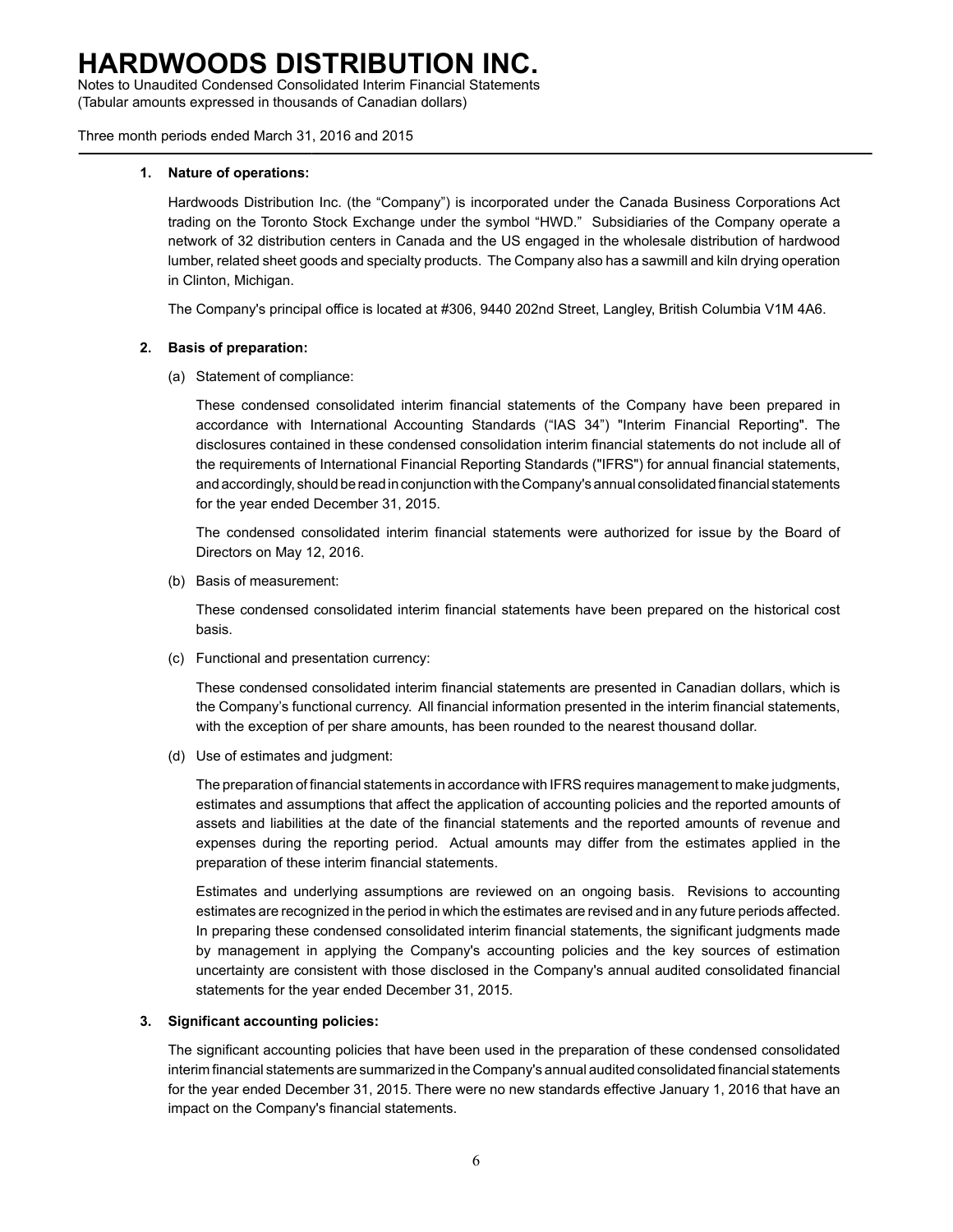Notes to Unaudited Condensed Consolidated Interim Financial Statements (Tabular amounts expressed in thousands of Canadian dollars)

Three month periods ended March 31, 2016 and 2015

#### **4. Capital management:**

The Company's policy is to maintain a strong capital base so as to maintain investor, creditor and market confidence and to sustain future growth of the business. The Company considers its capital to be bank indebtedness (net of cash) and shareholders' equity.

The Company's capitalization is as follows:

|                      | March 31,<br>2016                               |    | December 31.<br>2015 |
|----------------------|-------------------------------------------------|----|----------------------|
| Cash                 | \$<br>$\qquad \qquad \overline{\qquad \qquad }$ | -5 |                      |
| Bank indebtedness    | 34,605                                          |    | 28,894               |
| Shareholder's equity | 139.919                                         |    | 142.948              |
| Total capitalization | \$<br>174,524                                   | \$ | 171,842              |

The terms of the Company's US and Canadian credit facilities are described in note 7. The terms of the agreements with the Company's lenders provide that distributions cannot be paid by its subsidiaries in the event that its subsidiaries do not meet certain credit ratios. The Company's operating subsidiaries were compliant with all required credit ratios under the US and Canadian credit facilities as at March 31, 2016 and December 31, 2015, and accordingly there were no restrictions on distributions arising from compliance with financial covenants.

Dividends are one way the Company manages its capital. Dividends are declared having given consideration to a variety of factors including the outlook for the business and financial leverage. There were no changes to the Company's approach to capital management during the three month period ended March 31, 2016.

On March 11, 2016, the Company declared a cash dividend of \$0.055 per common share to shareholders of record as of April 19, 2016. The dividend was paid to shareholders on April 29, 2016. On May 12, 2016, the Company declared a cash dividend of \$0.055 per common share to shareholders of record as of July 18, 2016, to be paid on July 29, 2016.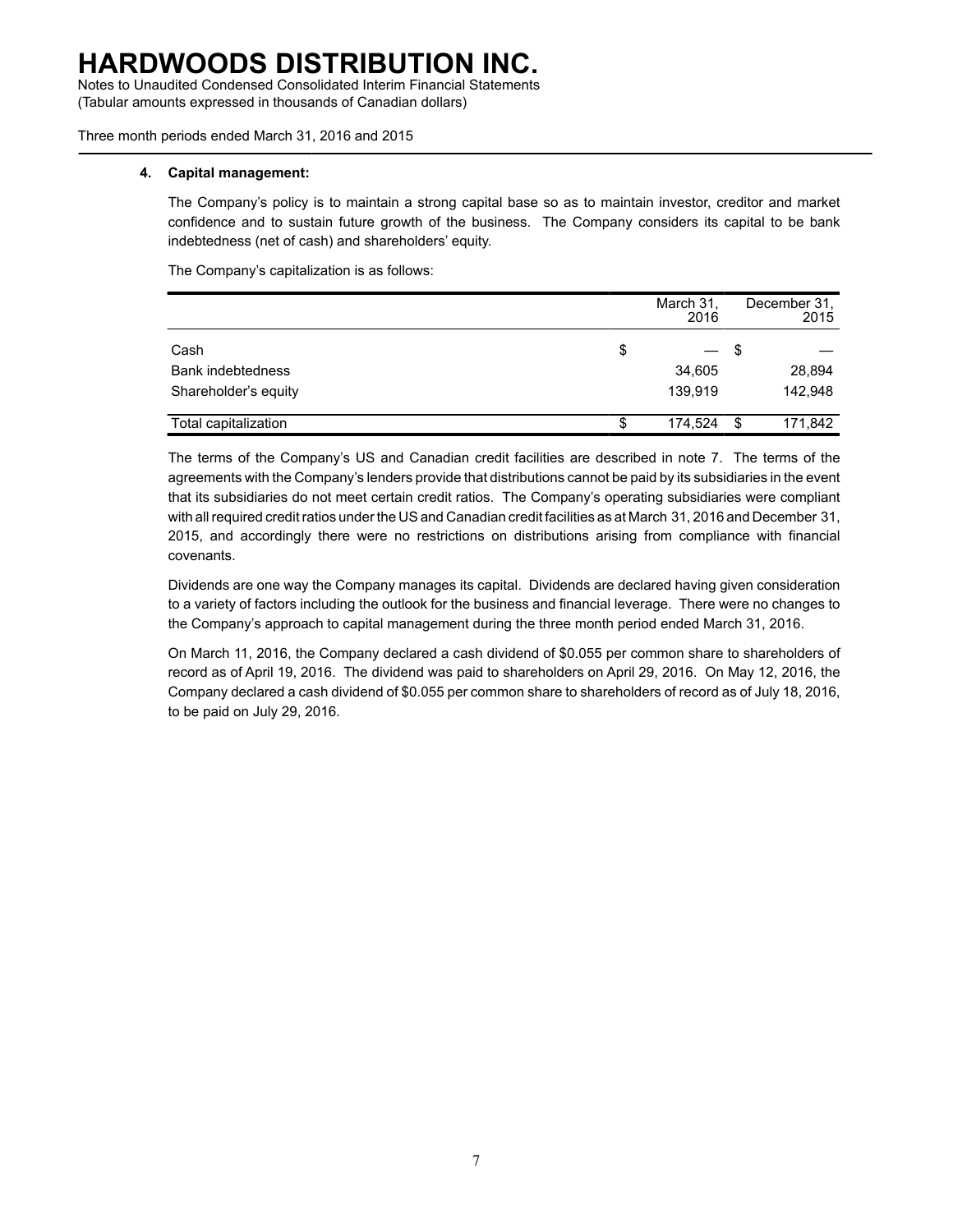Notes to Unaudited Condensed Consolidated Interim Financial Statements (Tabular amounts expressed in thousands of Canadian dollars)

Three month periods ended March 31, 2016 and 2015

#### **5. Accounts receivable:**

The following is a breakdown of the Company's current and non-current receivables and represents the Company's principal exposure to credit risk.

|                                                  | March 31,<br>2016 |     | December 31.<br>2015 |
|--------------------------------------------------|-------------------|-----|----------------------|
| Trade accounts receivable - Canada               | \$<br>15,464      | -\$ | 11,937               |
| Trade accounts receivable - United States        | 51,483            |     | 47,586               |
| Sundry receivable                                | 295               |     | 726                  |
| Current portion of non-current receivables       | 675               |     | 751                  |
|                                                  | 67,917            |     | 61,000               |
| Less:                                            |                   |     |                      |
| Allowance for credit loss                        | 4,949             |     | 4,844                |
|                                                  | \$<br>62,968      | \$  | 56,156               |
| Non-current receivables:                         |                   |     |                      |
| Employee housing loans                           | \$<br>441         | \$  | 546                  |
| Customer notes                                   | 539               |     | 631                  |
| Security deposits                                | 522               |     | 543                  |
|                                                  | 1,502             |     | 1,720                |
| Less:                                            |                   |     |                      |
| Current portion, included in accounts receivable | 675               |     | 751                  |
|                                                  | \$<br>827         | \$  | 969                  |

The aging of trade receivables is:

|                       | March 31,<br>2016 |    | December 31.<br>2015 |
|-----------------------|-------------------|----|----------------------|
| Current               | \$<br>52,623      | S  | 44,377               |
| 1 - 30 days past due  | 9,358             |    | 9,142                |
| 31 - 60 days past due | 1,993             |    | 3,122                |
| 60+ days past due     | 2.973             |    | 2,882                |
|                       | \$<br>66.947      | \$ | 59,523               |

The Company determines its allowance for credit loss based on its best estimate of the net recoverable amount by customer account. Accounts that are considered uncollectable are written off. The total allowance at March 31, 2016 was \$4.9 million (December 31, 2015 - \$4.8 million). The amount of the allowance is considered sufficient based on the past experience of the business, current and expected collection trends, the security the Company has in place for past due accounts and management's regular review and assessment of customer accounts and credit risk.

Bad debt expense, net of recoveries, for the three month period ended March 31, 2016 was \$0.4 million which equates to 0.3% of sales (March 31, 2015 - \$0.2 million, being 0.1% of sales).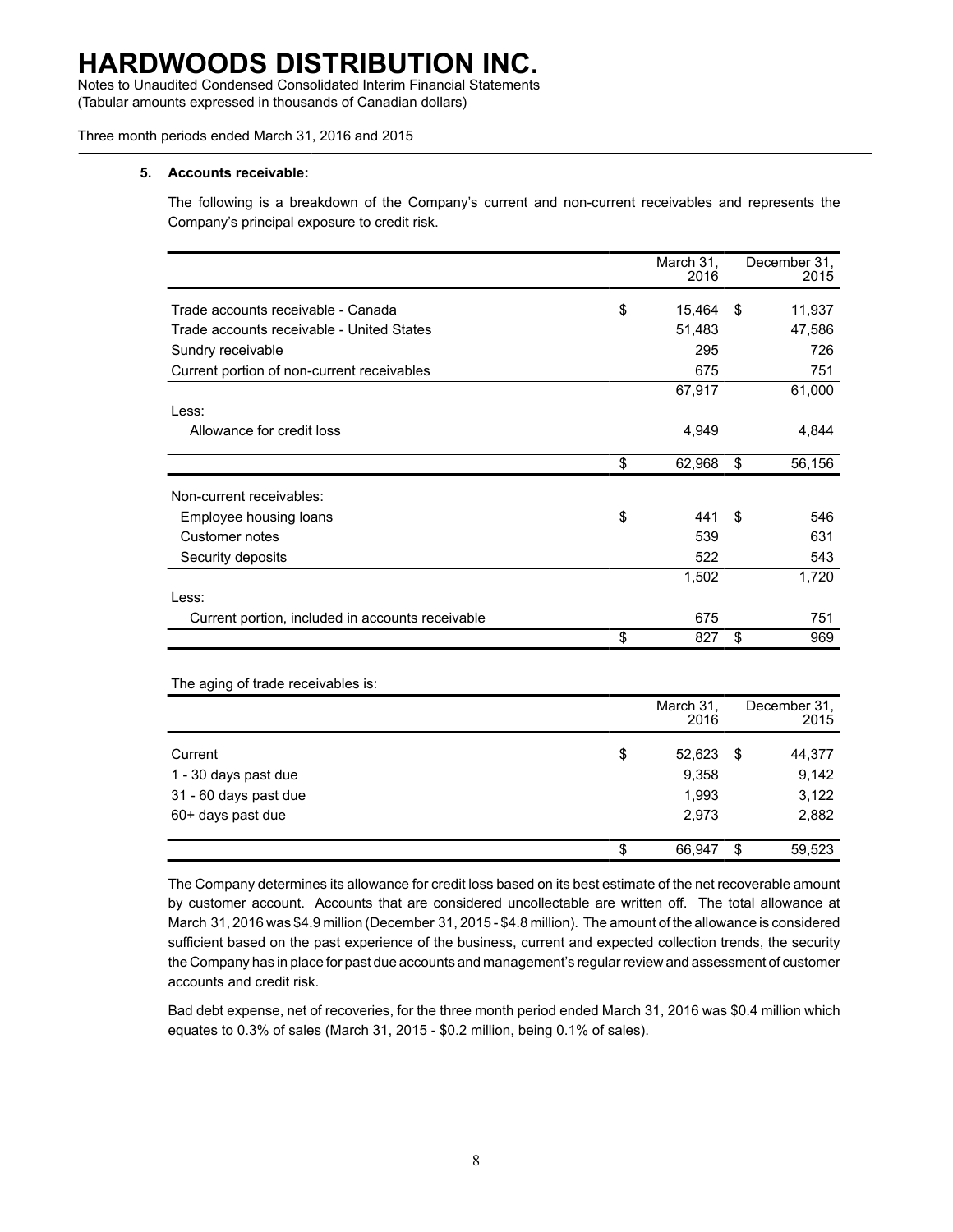Notes to Unaudited Condensed Consolidated Interim Financial Statements (Tabular amounts expressed in thousands of Canadian dollars)

Three month periods ended March 31, 2016 and 2015

#### **6. Inventories:**

|                  | March 31,<br>2016 | December 31.<br>2015 |
|------------------|-------------------|----------------------|
| Raw materials    | \$<br>1,766       | \$<br>1,265          |
| Work in process  | 4,326             | 5,054                |
| Goods in-transit | 5,469             | 7,611                |
| Finished goods:  |                   |                      |
| Lumber           | 37,507            | 38,649               |
| Sheet goods      | 46,899            | 42,102               |
| Specialty        | 5,398             | 8,795                |
|                  | \$<br>101,365     | \$<br>103,476        |

The Company regularly reviews and assesses the condition and value of its inventories and records writedowns to net realizable as necessary.

Inventory related expenses are included in the condensed consolidated interim statement of comprehensive income as follows:

|                                                  |                   |                   | Three months ended Three months ended |  |
|--------------------------------------------------|-------------------|-------------------|---------------------------------------|--|
|                                                  | March 31.<br>2016 | March 31,<br>2015 |                                       |  |
| Inventory write-downs, included in cost of sales | \$<br>354         | S                 | 208                                   |  |
| Cost of inventory sold                           | 124,773           |                   | 108,180                               |  |
| Other cost of sales                              | 4,602             |                   | 3,873                                 |  |
| Total cost of sales                              | \$<br>129,375     | S.                | 112,053                               |  |

#### **7. Bank indebtedness:**

|                                             | March 31,<br>2016 |    | December 31.<br>2015 |
|---------------------------------------------|-------------------|----|----------------------|
| Checks issued in excess of funds on deposit | \$<br>2,425       | \$ | 3,049                |
| Credit facility, Hardwoods LP               | 9.681             |    | 5,314                |
| Credit facility, Hardwoods USLP             |                   |    |                      |
| (March 31, 2016 - US\$17,324                |                   |    |                      |
| December 31, 2015 - US\$14,835)             | 22.499            |    | 20,531               |
|                                             | \$<br>34.605      | S  | 28.894               |

Bank indebtedness consists of checks issued in excess of funds on deposit and advances under operating lines of credit (the "Credit Facilities") available to subsidiaries of the Company, Hardwoods Specialty Products LP ("Hardwoods LP") and Hardwoods Specialty Product USLP ("Hardwoods USLP").

The Hardwoods LP Credit Facility, which has a maturity date of August 7, 2016, provides financing up to \$15.0 million. The Hardwoods USLP Credit Facility, which has a maturity date of April 27, 2017, provides financing up to US\$75 million.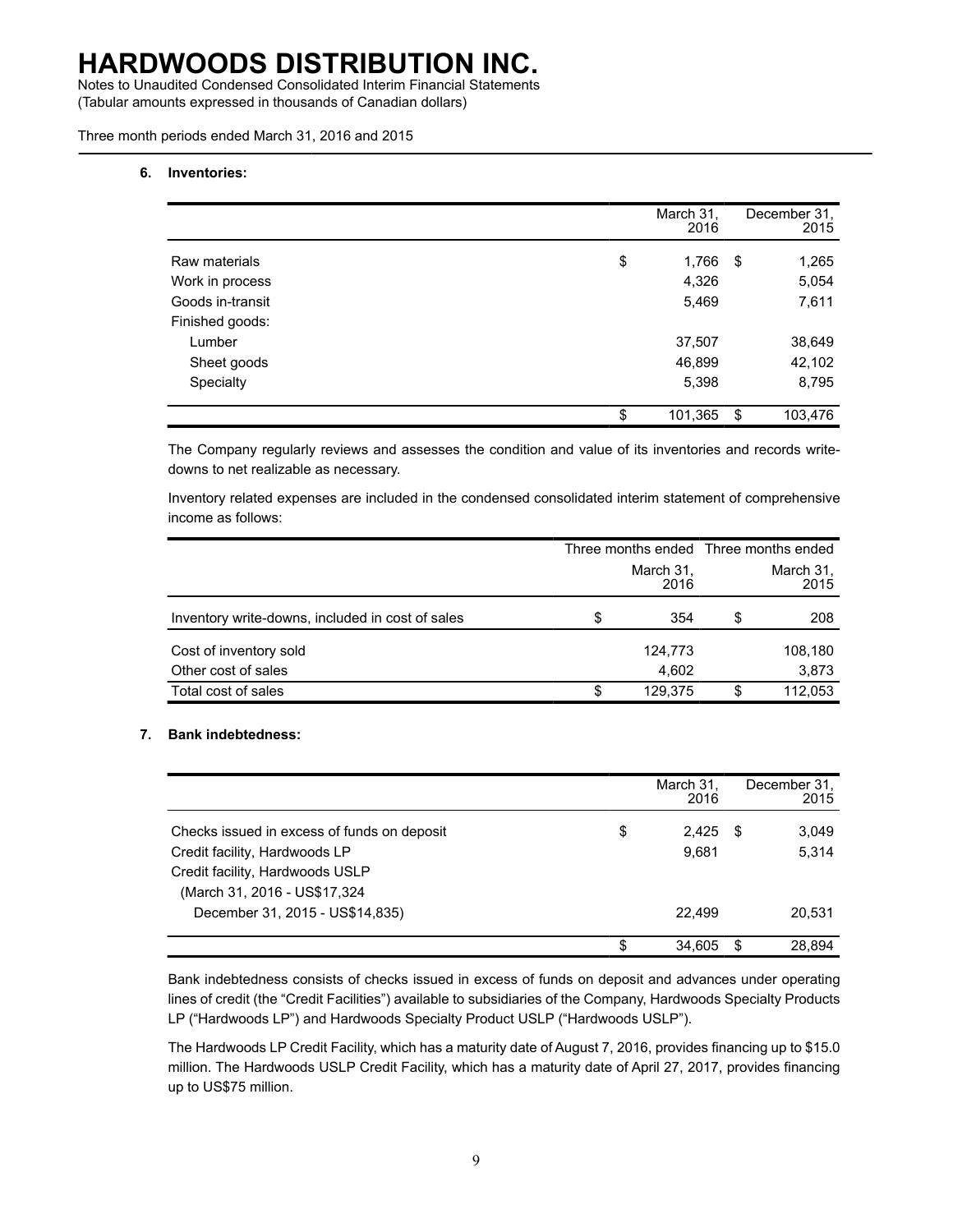Notes to Unaudited Condensed Consolidated Interim Financial Statements (Tabular amounts expressed in thousands of Canadian dollars)

Three month periods ended March 31, 2016 and 2015

#### **7. Bank indebtedness (continued):**

The Credit Facilities are payable in full at maturity. The Credit Facilities are revolving credit facilities which the Company may terminate at any time without prepayment penalty. The Credit Facilities bear interest at a floating rate based on the Canadian or US prime rate (as the case may be), LIBOR or bankers' acceptance rates plus, in each case, an applicable margin. Letters of credit are also available under the Credit Facilities on customary terms for facilities of this nature. Commitment fees and standby charges usual for borrowings of this nature were and are payable.

The amount made available under the Credit Facility to Hardwoods LP from time to time is limited to the extent of 85% of the book value of accounts receivable and the lesser of 60% of the book value or 85% of appraised value of inventories with the amount based on inventories not to exceed 60% of the total amount to be available. Certain identified accounts receivable and inventories are excluded from the calculation of the amount available under the Credit Facility. Hardwoods LP is required to maintain a fixed charge coverage ratio (calculated as the ratio of earnings before interest, tax, depreciation and amortization ("EBITDA") less cash taxes, capital expenditures and distributions, divided by interest plus principal payments on finance lease obligations) of not less than 1.1 to 1. However, this covenant does not apply so long as the unused availability under the credit line is in excess of \$2.0 million. At March 31, 2016, the Hardwoods LP Credit Facility has unused availability of \$5.3 million, before checks issued in excess of funds on deposit of \$0.5 million (December 31, 2015 - \$9.7 million, checks issued in excess of funds on deposit - \$0.9 million).

The amount made available under the Credit Facility to Hardwoods USLP from time to time is 85% of the book value of accounts receivable and 55% of the book value of inventories (with certain accounts receivable and inventory being excluded). Hardwoods USLP is required to maintain a fixed charge coverage ratio (calculated as EBITDA less cash taxes and capital expenditures, divided by the sum of interest, principal payments on finance lease obligations and distributions) of 1.0 to 1. This covenant of the Hardwoods USLP Credit Facility does not need to be met, however, unless the unused availability under the Credit Facility is in excess of certain thresholds. The minimum unused availability that must be maintained for the fixed charge coverage ratio not to apply at March 31, 2016 is US\$7.5 million. At March 31, 2016, the Hardwoods USLP Credit Facility has unused availability of \$52.9 million (US\$40.7 million), before checks issued in excess of funds on deposit of \$1.9 million (US\$1.5 million). At December 31, 2015, the Hardwoods USLPCredit Facility had unused availability of \$51.1 million (US\$36.9 million), before checks issued in excess of funds on deposit of \$2.1 million (US \$1.5 million).

### **8. Share capital:**

#### (a) Share capital

At March 31, 2016, the authorized share capital of the Company comprised an unlimited number of common shares without par value ("Shares").

|                                             | <b>Shares</b> |     | Total  |
|---------------------------------------------|---------------|-----|--------|
| Balance at December 31, 2014                | 16,651,414    | - 5 | 45.830 |
| Issued pursuant to long term incentive plan | 110,657       |     | 1,029  |
| Balance at December 31, 2015                | 16.762.071    |     | 46.859 |
| Issued pursuant to long term incentive plan | 16.693        |     | 214    |
| Balance at March 31, 2016                   | 16,778,764    | .S  | 47.073 |

A continuity of share capital is as follows: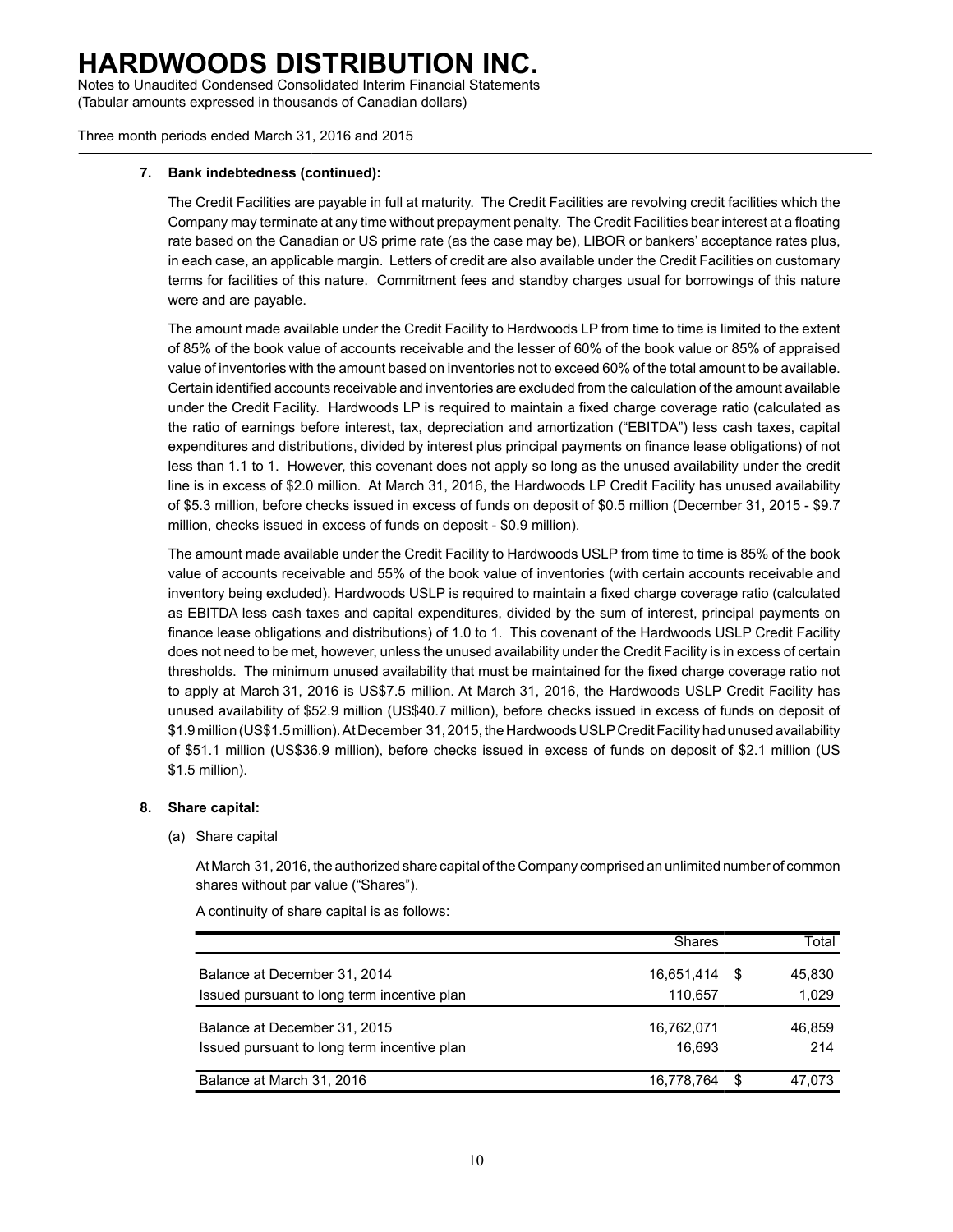Notes to Unaudited Condensed Consolidated Interim Financial Statements (Tabular amounts expressed in thousands of Canadian dollars)

Three month periods ended March 31, 2016 and 2015

#### **8. Share capital (continued):**

(b) Long Term Incentive Plan ("LTIP"):

A continuity of the LTIP Shares outstanding is as follows:

|                                                         | Performance<br>Shares | Restricted<br>Shares |
|---------------------------------------------------------|-----------------------|----------------------|
| Balance at December 31, 2014                            | 20,952                | 98,913               |
| LTIP shares issued during the year                      | 43,005                | 70,588               |
| LTIP shares settled by exchange for free-trading Shares | (14,748)              | (82,674)             |
| Balance at December 31, 2015                            | 49,209                | 86,827               |
| LTIP shares issued during the period                    |                       |                      |
| LTIP shares forfeited during the period                 | (2,265)               | (1,744)              |
| LTIP shares settled by exchange for free-trading Shares | (8,236)               |                      |
| Balance at March 31, 2016                               | 38,708                | 85,083               |

Non-cash LTIP compensation expense of \$286,945 was recognized in the condensed consolidated interim statement of comprehensive income for the three month period ended March 31, 2016 (March 31, 2015 - \$116,025). The key estimate in determining the compensation in any period is whether the performance criteria have been met and the amount of the payout multiplier on the Performance Shares. The payout multiplier is reviewed and approved by the Company's compensation committee on an annual basis.

(c) Weighted average shares:

The calculation of basic and fully diluted profit per share is based on the profit for the three month period ended March 31, 2016 of \$4.6 million (March 31, 2015 - \$4.7 million). The weighted average number of common shares outstanding in each of the reporting periods was as follows:

|                                                                                   | March 31, 2016 | March 31, 2015 |
|-----------------------------------------------------------------------------------|----------------|----------------|
| Issued ordinary shares at beginning of the period                                 | 16.762.071     | 16.651.414     |
| Effect of shares issued during the period<br>pursuant to long-term incentive plan | 183            |                |
| Weighted average common shares - basic                                            | 16.762.254     | 16.651.414     |
| Effect of dilutive securities:<br>Long-term incentive plan                        | 139.233        | 104.905        |
| Weighted average common shares -                                                  |                |                |
| diluted                                                                           | 16,901,487     | 16.756.319     |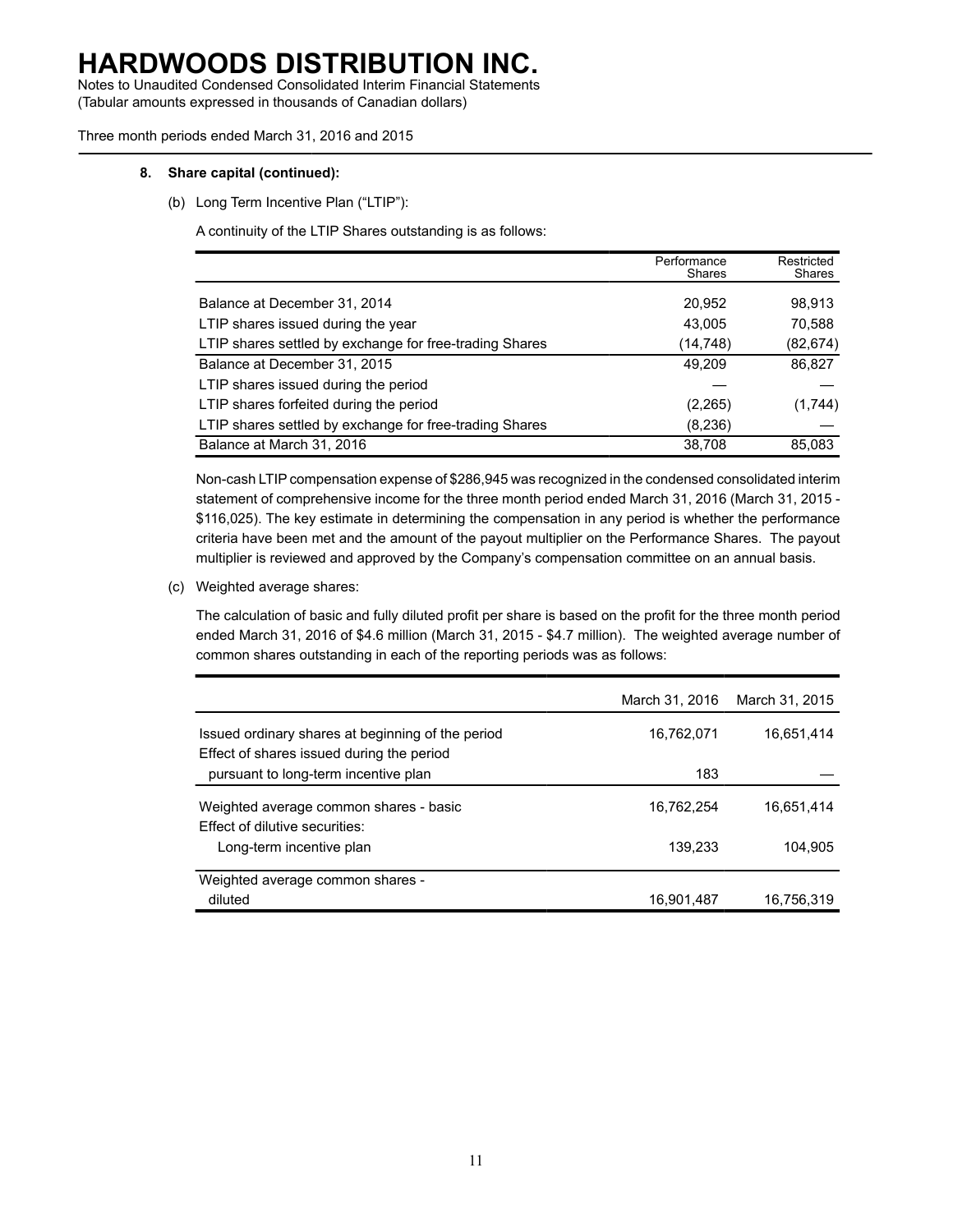Notes to Unaudited Condensed Consolidated Interim Financial Statements (Tabular amounts expressed in thousands of Canadian dollars)

Three month periods ended March 31, 2016 and 2015

### **9. Finance income and expense:**

|                                         |      |                   | Three months ended Three months ended |
|-----------------------------------------|------|-------------------|---------------------------------------|
|                                         | Note | March 31,<br>2016 | March 31,<br>2015                     |
| Finance expense:                        |      |                   |                                       |
| Interest on bank indebtedness           | 7    | \$<br>(247)       | \$<br>(336)                           |
| Accretion of finance lease obligation   |      | (27)              | (28)                                  |
| Foreign exchange loss                   |      | (368)             |                                       |
| Total finance expense                   |      | (642)             | (364)                                 |
| Finance income:                         |      |                   |                                       |
| Interest on trade receivables, customer |      |                   |                                       |
| notes, and employee loans               | 5    | 74                | 94                                    |
| Foreign exchange gain                   |      |                   | 506                                   |
| Total finance income                    |      | 74                | 600                                   |
| Net finance income (expense)            |      | \$<br>(568)       | \$<br>236                             |

### **10. Segment reporting:**

Information about geographic areas is as follows:

|    | March 31,<br>2016 | March 31,<br>2015 |                                       |
|----|-------------------|-------------------|---------------------------------------|
|    |                   |                   |                                       |
| \$ | 31,342            | \$                | 27,836                                |
|    | 126,071           |                   | 107,280                               |
| \$ | 157,413           | \$                | 135,116                               |
|    |                   |                   |                                       |
|    | March 31,<br>2016 |                   | December 31,<br>2015                  |
|    |                   |                   |                                       |
| \$ | 1,374             | \$                | 1,347                                 |
|    | 13,872            |                   | 14,889                                |
| \$ | 15,246            | \$                | 16,236                                |
|    |                   |                   | Three months ended Three months ended |

(1) Excludes financial instruments and deferred income taxes.

### **11. Seasonality:**

The Company is subject to seasonal influences. Historically, the first and fourth quarters are seasonally slower periods for construction activity and therefore demand for hardwoods products.